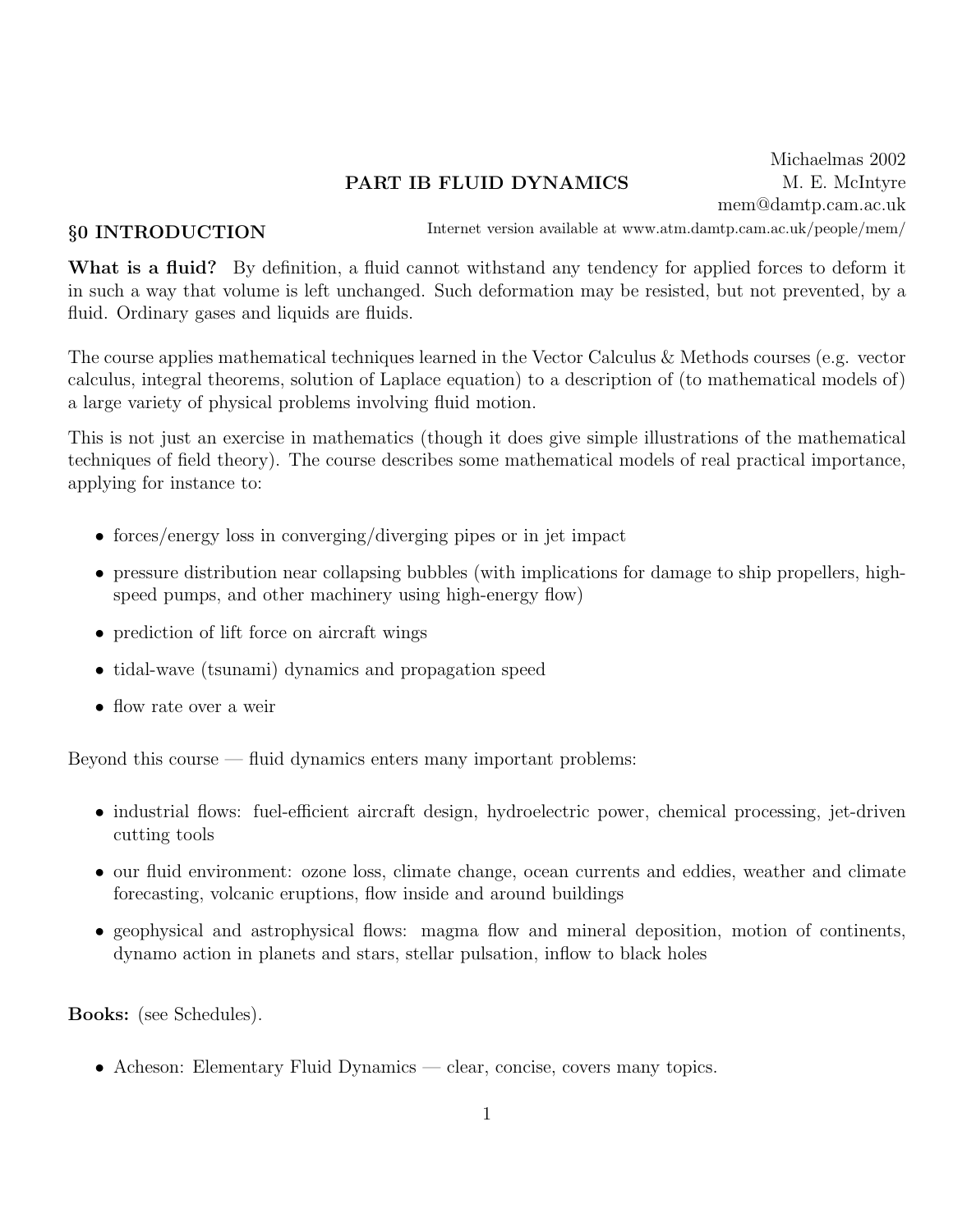- Batchelor: Introduction to Fluid Dynamics widely regarded as a 'bible' for the subject. Daunting at first sight; but lucid, thorough, and reliable. Can be read selectively.
- Guyon, Hulin & Petit: Hydrodynamique Physique more physical viewpoint, but in French!
- Lighthill: An Informal Introduction to Theoretical Fluid Mechanics.
- Paterson: A First Course in Fluid Dynamics careful, complete treatment
- van Dyke: Album of Fluid Motion. Beautiful photographs showing fluids in motion. [Seeing photographs or, even better, movies or videos of fluid motion, and observing real flows, gives important input to formulation of mathematical models.]

For background reading, I also like the last two chapters of the wonderful Feynman Lectures in Physics, Vol. II: The Flow of Dry Water and The Flow of Wet Water.

Multimedia: G. M. Homsy et al, Multi-Media Fluid Mechanics, CD-ROM available from CUP Bookshop, 1 Trinity St. Wonderful collection of videos; some will be shown in the lectures, starting with the shot of a jet airliner flying through two smoke plumes (near the end of the "Video Gallery"). The result is a spectacular visualization of the two trailing vortices, an essential part of how fixed-wing aircraft stay airborne.

### §1 KINEMATICS

### 1.1 Continuum model; Lagrangian and Eulerian descriptions

Gases and liquids are made up of individual molecules, e.g. air at STP (0<sup>°</sup>C, 1 atmosphere) has  $2.7 \times 10^{25}$ molecules per m<sup>3</sup>, molecules  $\lesssim 10^{-9}$ m long, intermolecular spacing  $\lesssim 10^{-8}$ m, mean free path between collisions  $\sim 10^{-7}$ m. On scales around  $10^{-8}$ m measurement of density or velocity would fluctuate wildly:



On larger scales, e.g. in everyday experience, fluid appears as smooth continuum. Quantities such as density and velocity are continuous functions of position). Define continuous fields such as density  $\rho(\mathbf{x}, t)$ ,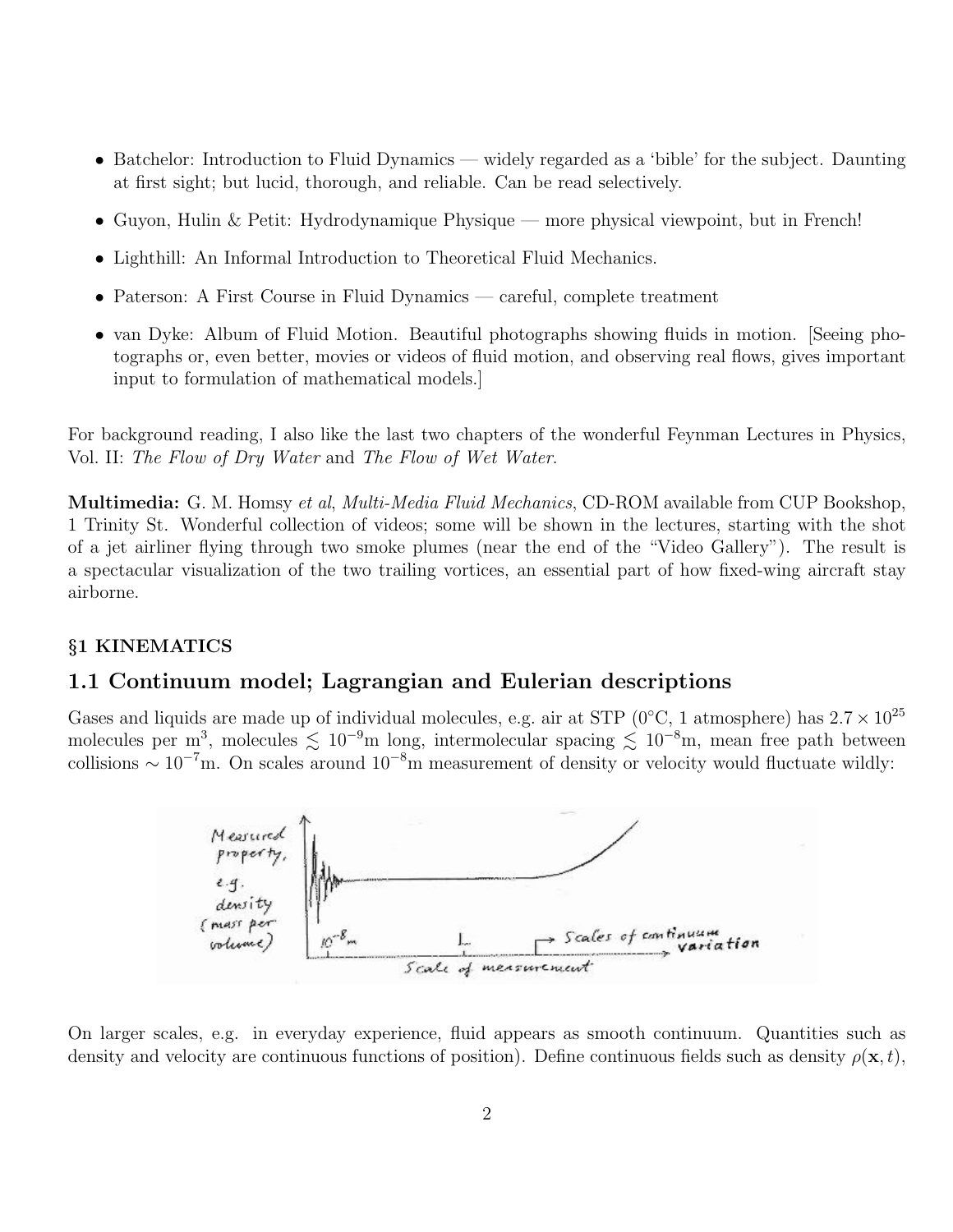velocity  $\mathbf{u}(\mathbf{x},t)$ , pressure  $p(\mathbf{x},t)$ , by averaging over small linear dimension  $L^3$ ,

e.g. 
$$
\rho(\mathbf{x},t) = \frac{\text{mass in box centred at } \mathbf{x}}{\text{volume of box } (\sim L^3)}
$$

with  $10^{-8}$ m  $\ll L \ll$  length-scale of continuum variation (e.g.  $\gtrsim 10^{-5}$  m for ordinary turbulent flow in a teacup during vigorous stirring).

The continuum approximation does not always give a good model of fluid motion. An example is a spacecraft re-entering the atmosphere: intermolecular spacings and free paths are not small in comparison with spacecraft lengthscales. But for the rest of the course we shall assume that the continuum model is adequate — which is the case under an enormous range of conditions — and view the fluid as a continuous medium described by smoothly varying fields such as  $\rho(\mathbf{x}, t)$ ,  $\mathbf{u}(\mathbf{x}, t)$ , and  $p(\mathbf{x}, t)$ .

Lagrangian vs. Eulerian description. One approach to the mathematical description of fluid motion is to follow 1A Dynamics; this leads to what is called the Lagrangian description of the motion. Divide the fluid into limitingly small 'particles' or 'parcels', then consider the motion of each parcel in response to the forces acting on it, including forces exerted by neighbouring parcels. To keep track of which parcel is which, we label them by a variable  $x_0$ , which could be, for instance, the position of a parcel at time  $t = 0$ . In this description,  $\rho$ ,  $\mathbf{u}$ ,  $p$ , etc. are functions not of x and t but of  $\mathbf{x}_0$  and t; and the position  $\mathbf{x} = \mathbf{X}(\mathbf{x}_0, t)$ of each fluid parcel has to be determined as part of the solution.

An alternative approach is to work directly in terms of fields such as  $\rho(\mathbf{x}, t)$ ,  $\mathbf{u}(\mathbf{x}, t)$ , and  $p(\mathbf{x}, t)$ , and not try to keep track of individual fluid particles or parcels. This is called the Eulerian description. It is easier to use than the Lagrangian description, and will be used for most of this course. Notice that if we keep x fixed and let t vary in  $\mathbf{u}(\mathbf{x}, t)$  (and if  $\mathbf{u} \neq 0$ ), then we are looking at the velocities of a succession of fluid parcels moving past a given point whose position is x.

## 1.2 Flow visualization: pathlines, streamlines, and streaklines

There are three distinct types of line or curve commonly used when visualizing fluid motion in, e.g., simple laboratory experiments:

- 1. Pathline: trajectory of a single fluid parcel or particle, starting at some given point in the flow. Corresponds to long-exposure photograph of a marked particle or small blob of dye (e.g. dashed curve in plot below). This is the curve defined by the function  $\mathbf{X}(\mathbf{x}_0, t)$  with  $\mathbf{x}_0$  fixed and t varying.
- 2. Streamline: curve everywhere tangent to the flow direction at some instant (integral curve of the velocity field  $\mathbf{u}(\mathbf{x},t)$  at fixed t, e.g. dotted curves in plot below, p.4). First imagine taking a shortexposure photograph of densely spaced marked particles, producing short streaks, or infinitesimal trajectories, which show the local flow magnitudes and directions, i.e. visualize the vector field  $\mathbf{u}(\mathbf{x}, t)$ . Then, starting at some given point, draw a curve everywhere tangent to the short streaks.
- 3. Streakline: locus of dye released at some fixed point, or of parcels/particles marked as they pass that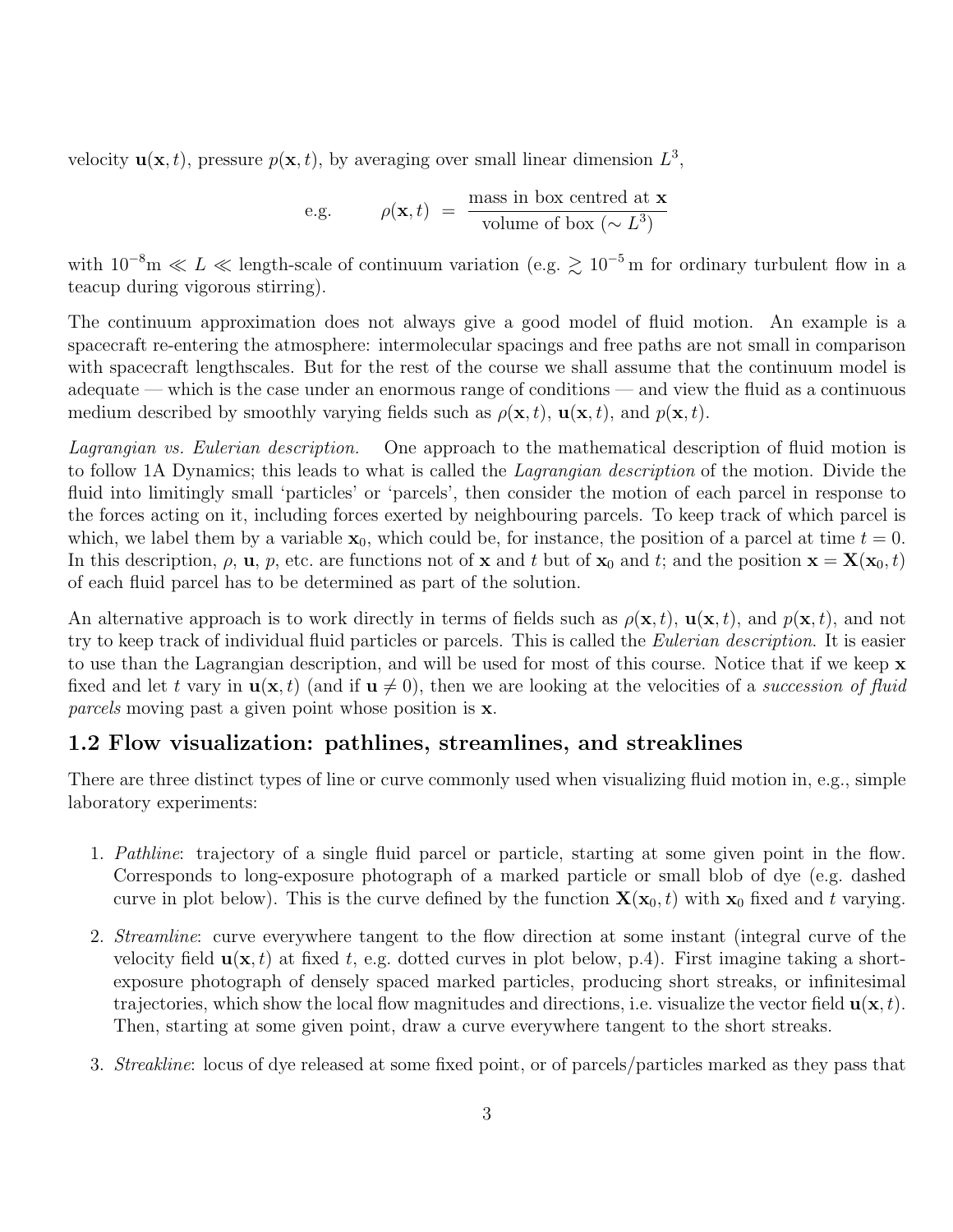point during some time interval — as with dye continually released from the end of a fine tube, or smoke from a chimney (e.g. solid curve in plot below).

(Both streamlines and streaklines will generally change with time.)

Each of these types of curves may be defined by a differential equation, as follows. A 2-dimensional example with a time-dependent model velocity field  $\mathbf{u}(\mathbf{x}, t) = (yt, 1)$  allows simple analytic solutions of each differential equation, and is used to illustrate that the three types of curve are, in general, all different.

1. A pathline is a curve  $\mathbf{x} = \mathbf{X}(\mathbf{x}_0, t)$ , with  $\mathbf{x}_0$  fixed and t varying, defined by

$$
\frac{\partial}{\partial t} \mathbf{X}(\mathbf{x}_0, t) = \mathbf{u} \bigg( \mathbf{X}(\mathbf{x}_0, t), t \bigg)
$$
  
with  $\mathbf{X} = \mathbf{x}_0$  at  $t = 0$ .

In the example: 
$$
\frac{\partial X}{\partial t} = Yt
$$
,  $\frac{\partial Y}{\partial t} = 1$ ;  $Y = y_0 + t$   
\n $X = x_0 + \frac{1}{2}y_0t^2 + \frac{1}{3}t^3$   
\nEliminate *t* to get shape of pathline:  $X = x_0 + \frac{1}{2}y_0(Y - y_0)^2 + \frac{1}{3}(Y - y_0)^3$ 

Plot below shows the case  $\mathbf{x}_0 = (x_0, y_0) = (0, 0)$  as dashed curve, for  $0 < t < 2$ .

2. A streamline is a curve  $\mathbf{x} = \mathbf{X}(s; \mathbf{x}_0, t)$ , with  $\mathbf{x}_0$  and the parameter s varying defined by

$$
\frac{\partial}{\partial s}\mathbf{X}(s; \mathbf{x}_0, t) = \mathbf{u}\bigg(\mathbf{X}(s; \mathbf{x}_0, t), t\bigg) \quad \text{with } \mathbf{X} = \mathbf{x}_0 \quad \text{at} \quad s = 0.
$$

Remember, t is now fixed. Solving this problem produces a curve parameterized by s, when s is varied in the function  $\mathbf{X}(s; \mathbf{x}_0, t)$ . A set of such curves for different values of  $\mathbf{x}_0$  gives us a snapshot of the flow at the single instant represented by the fixed value of t. The light dotted curves below illustrate this. They are streamlines for the same example  $\mathbf{u} = (yt, 1)$ , at the instant  $t = 2$ :

In the example: 
$$
\frac{\partial X}{\partial s} = Yt
$$
,  $\frac{\partial Y}{\partial s} = 1$ ;  $Y(s; \mathbf{x}_0, t) = y_0 + s$   
\n $X(s; \mathbf{x}_0, t) = x_0 + y_0ts + \frac{1}{2}ts^2$   
\nEliminate *s* to get shape of streamline at time *t*:  $X = x_0 + y_0t(Y - y_0) + \frac{1}{2}t(Y - y_0)^2$   
\n(a parabola) i.e.,  $X = \frac{1}{2}tY^2 + (x_0 - \frac{1}{2}ty_0^2)$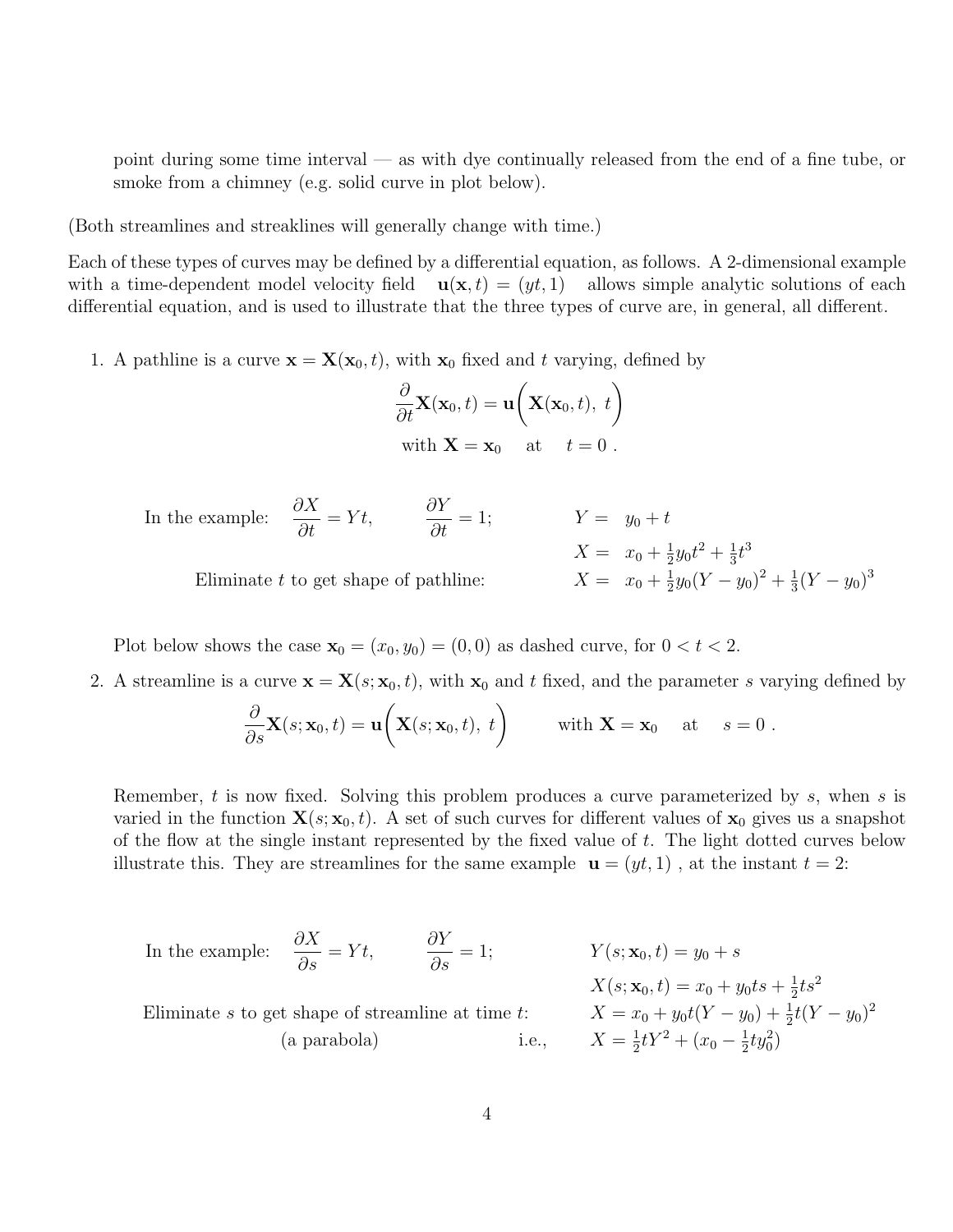The light dotted curves (below) show the cases  $t = 2$ ,  $y_0 = 0$ ,  $x_0 = -3.75$ ,  $-3.5$ , ..., 3.5, 3.75, 4.

3. A streakline is like the plume from a chimney. A streakline at some instant  $\tilde{t}$  is a curve  $\mathbf{x} = \mathbf{X}$ defined by fixing  $\tilde{t}$  and varying s, over some range of  $s \leq \tilde{t}$ , in another function  $\mathbf{X}(s; \mathbf{x}_0, \tilde{t})$ . This function is defined by solving the following set of initial-value problems. Each is like problem 1 above, except that the initial condition is imposed at time  $t = s$  rather than at  $t = 0$  (and  $\mathbf{x}_0$  still fixed throughout — "chimney-top position"):

$$
\frac{\partial}{\partial t} \mathbf{X}(s; \mathbf{x}_0, t) = \mathbf{u} \bigg( \mathbf{X}(s; \mathbf{x}_0, t), t \bigg)
$$
  
with  $\mathbf{X} = \mathbf{x}_0$  at  $t = s$ 

After solving this (for general s) set  $t = \tilde{t}$ .

This expresses in symbols the fact that the streakline can be thought of as being made of dye emitted from  $\mathbf{x} = \mathbf{x}_0$  during a time interval equal to the range of s.

In the example: 
$$
\frac{\partial X}{\partial t} = Yt
$$
,  $\frac{\partial Y}{\partial t} = 1$ , with  $\begin{cases} X = x_0 \text{ at } t = s \\ Y = y_0 \text{ at } t = s \end{cases}$   
so  $Y = y_0 + t - s$ ;  $X = x_0 + (\frac{1}{2}y_0t^2 + \frac{1}{3}t^3 - \frac{1}{2}st^2) - (\frac{1}{2}y_0s^2 - \frac{1}{6}s^3)$ 

Eliminate s, set  $t = \tilde{t}$ , and simplify to get shape at time  $\tilde{t} > s$ .

$$
X = -\frac{1}{6}Y^3 + \frac{1}{2}\tilde{t}Y^2 + \frac{1}{2}y_0^2Y + (x_0 - \frac{1}{2}\tilde{t}y_0^2 - \frac{1}{3}y_0^3)
$$

(Several lines of calculation — check it!) For  $x_0 = 0$  this is the solid curve in the plot below. It traces out the ends of a succession of pathlines initiated at the succession of times  $t = s$ , as s varies over the range 0 to 2. Three of these pathlines are shown: the dashed one already mentioned, corresponding to  $s = 0$ , and two more shown dash-dotted, corresponding to  $s = 0.5$  and  $s = 1$ .

So pathlines, streamlines, and streaklines are all different in general. They would coincide only if the flow were steady,  $\partial {\bf u}({\bf x}, t)/\partial t = 0$ . So if  ${\bf u} = (yt, 1)$  were replaced by  ${\bf u} = (2y, 1)$ , then the pathlines, streamlines, and streaklines would all coincide with the light dotted curves.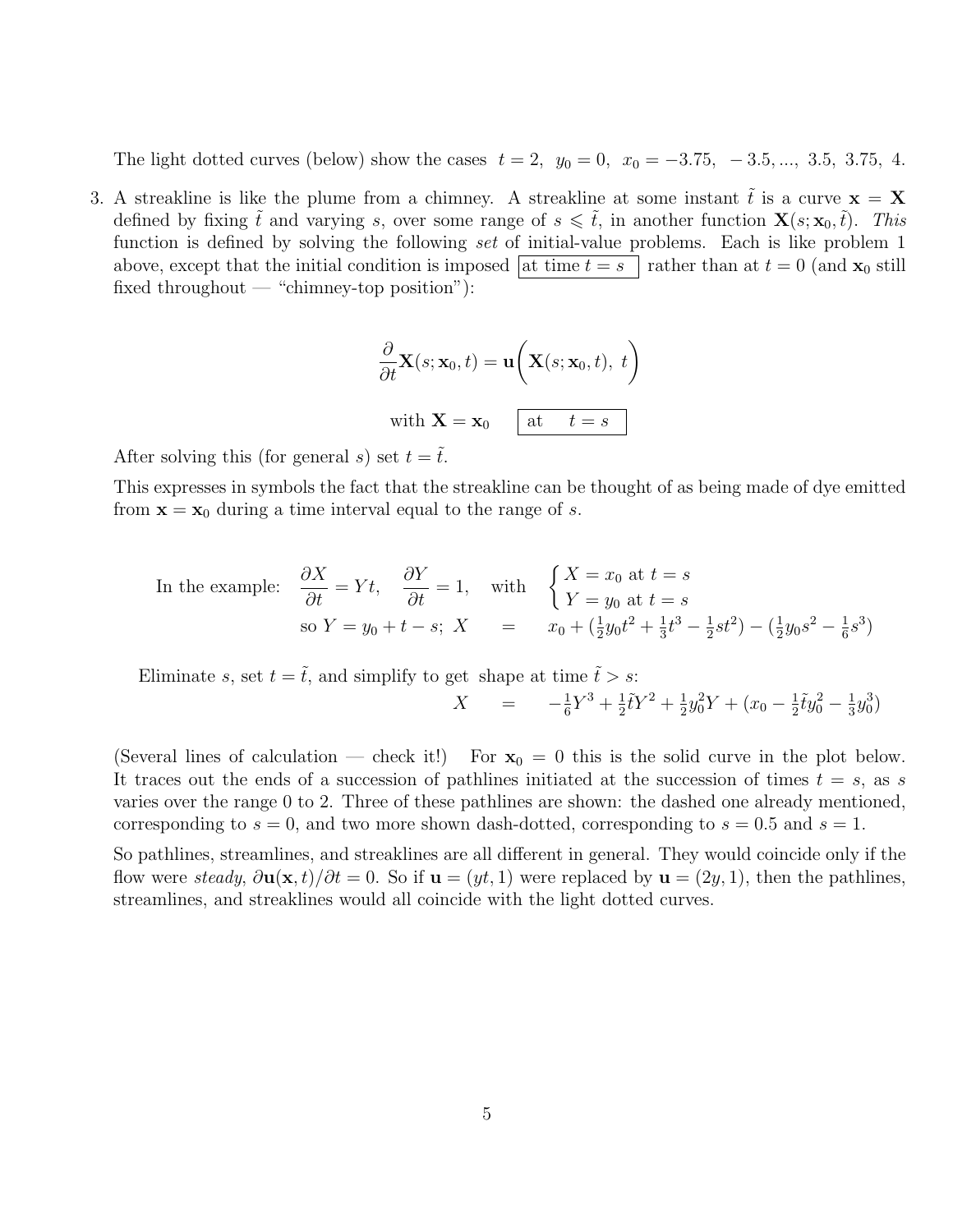

## 1.3 Material derivative

Consider a field  $\chi(\mathbf{x}, t)$ . An observer moving with the flow may see changing values of  $\chi$  even if at each location  $\chi$  is independent of time, i.e.  $\partial \chi / \partial t = 0$ .

Observer follows pathline, i.e. parcel trajectory:



Let the position of the observer at time t be  $\mathbf{x} = \mathbf{X}(t)$ . If the observer is moving with the fluid then  $d\mathbf{X}/dt = \mathbf{u}(\mathbf{X}, t)$ . The rate of change of  $\chi$  with time seen by such an observer is, by the chain rule,

$$
\frac{d}{dt}\chi\left(\mathbf{X}(t),t\right) = \frac{d\mathbf{X}}{dt}.\nabla\chi\big|_{\mathbf{x}=\mathbf{X}} + \frac{\partial\chi}{\partial t}
$$
\n
$$
= \frac{\partial\chi}{\partial t} + \mathbf{u}.\nabla\chi \equiv \frac{D\chi}{Dt} \qquad \text{(material derivative)}
$$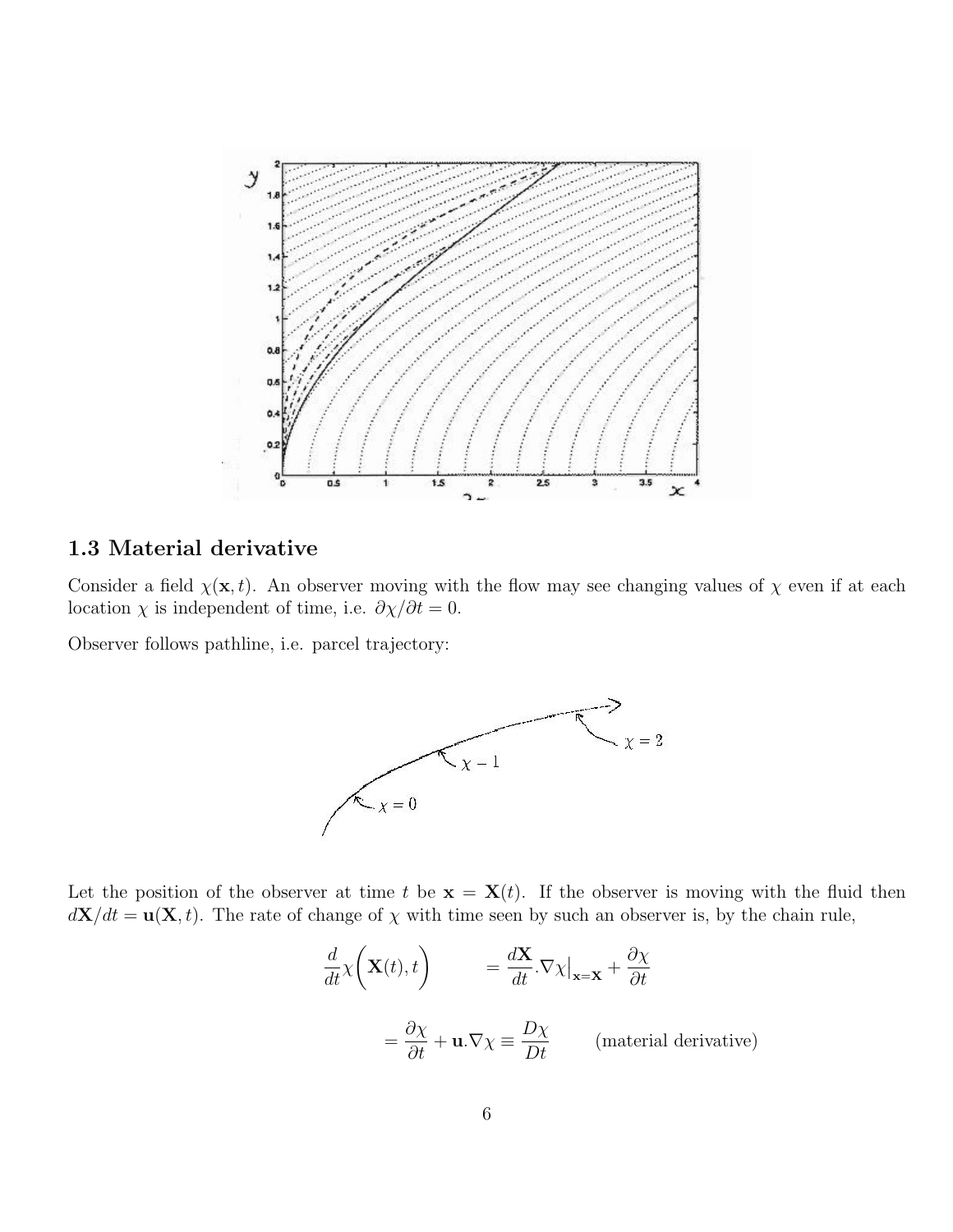(all evaluated at  $\mathbf{x} = \mathbf{X}$ ). The *material derivative D/Dt* occurs naturally in many fluids problems, e.g. if  $\chi(\mathbf{x}, t)$  is the concentration of an inert substance ('dye'), measured as amount per unit mass of fluid, then  $D\chi/Dt = 0$  if we ignore molecular diffusion. When  $D\chi/Dt = 0$ , we can have nonzero values of  $\partial \chi/\partial t$  if, e.g., blobs of dye are being carried past a fixed point x.

#### 1.4 Equation for material line element

A material line element is a small line element marked in the fluid, i.e., made up of fluid parcels, with end points  $\mathbf{X}_1(t)$  and  $\mathbf{X}_2(t)$  moving with the flow. (Full Lagrangian labelling not needed here.)



We write  $\delta \mathbf{l}(t) = \mathbf{X}_2(t) - \mathbf{X}_1(t)$ . Then the rate of change of  $\delta \mathbf{l}(t)$  is

$$
\frac{d}{dt}\delta\mathbf{l} = \frac{d\mathbf{X}_2}{dt} - \frac{d\mathbf{X}_1}{dt} = \mathbf{u}(\mathbf{X}_2, t) - \mathbf{u}(\mathbf{X}_1, t)
$$
\n
$$
= \mathbf{u}(\mathbf{X}_1 + \delta\mathbf{l}, t) - \mathbf{u}(\mathbf{X}_1, t)
$$
\n
$$
= \mathbf{u}(\mathbf{X}_1, t) + (\delta\mathbf{l}.\nabla)\mathbf{u}|_{\mathbf{x}=\mathbf{X}_1} - \mathbf{u}(\mathbf{X}_1, t) + O(|\delta\mathbf{l}|^2)
$$
\n
$$
= (\delta\mathbf{l}.\nabla)\mathbf{u}|_{\mathbf{x}=\mathbf{X}_1} + O(|\delta\mathbf{l}|^2)
$$

.

In the limit of infinitesimal  $|\delta I|$ ,

$$
\frac{d}{dt}\delta\mathbf{l} = (\delta\mathbf{l}.\nabla)\mathbf{u}|_{\mathbf{x}=\mathbf{X}_1},
$$

or, in Cartesian tensor (suffix) notation  $(\partial u_i/\partial x_j)$  is the velocity gradient tensor),

$$
\frac{d}{dt}\delta l_i = \delta l_j \left(\frac{\partial u_i}{\partial x_j}\right)\Big|_{\mathbf{x}=\mathbf{X}_1}
$$

In the limit, we are talking about *one* position  $\mathbf{x} = \mathbf{X}_1$  in space, and so can now, if we wish, think of the  $d/dt$  as  $D/Dt$  (of  $\delta$ l regarded as a field, i.e. expressed as a function of **x** and t).

Line elements are generally stretched and rotated by the flow, similarly area elements and volume elements. This often leads to amazing patterns (cf. also cream on coffee):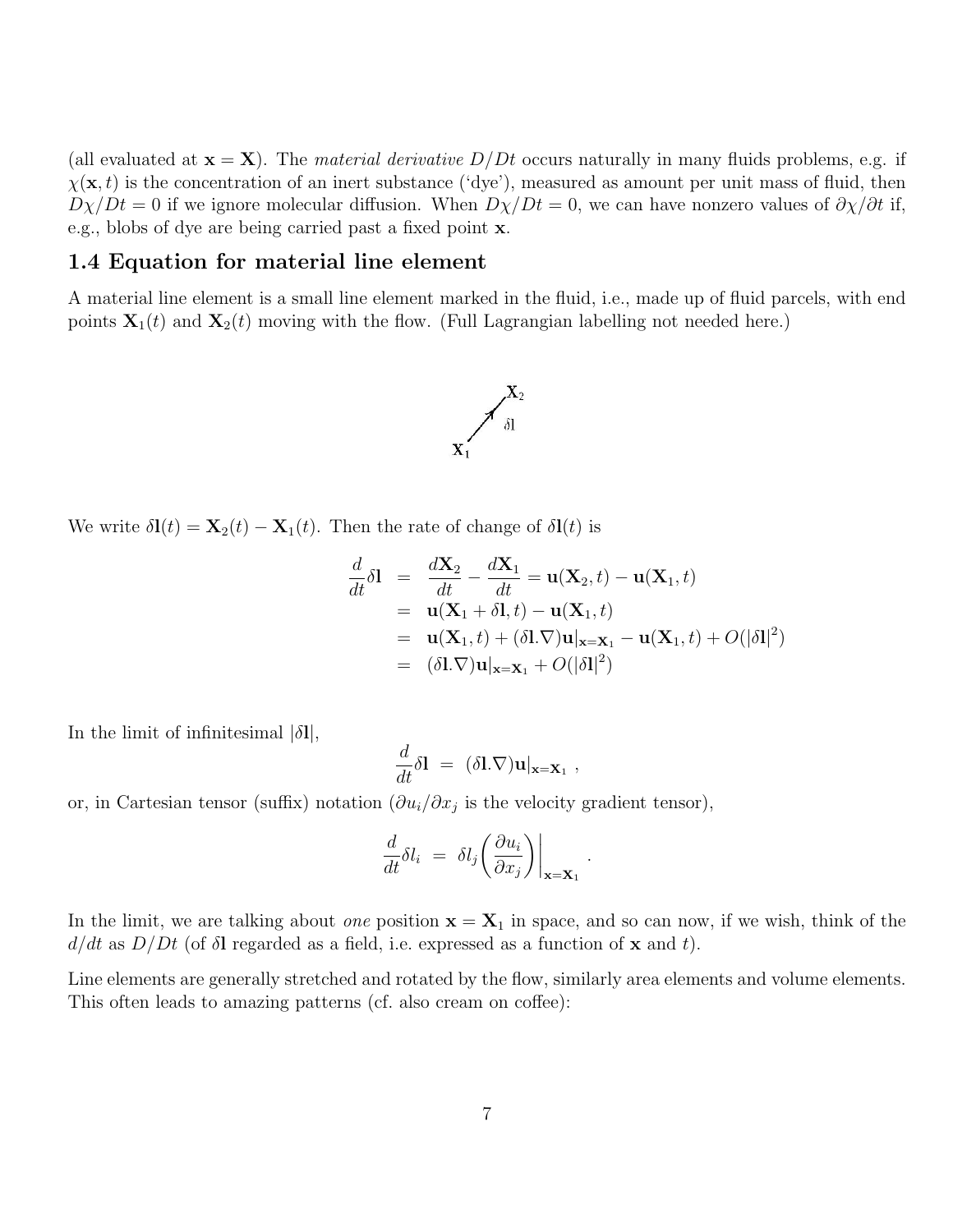

\*The picture shows the stretching and rotation of lines of fluid parcels, over a time interval of 4 days, by a velocity field that approximates the real (nearly-horizontal) velocity field at jetliner cruise altitudes.\*

## 1.5 Conservation of mass

We assume that fluid is neither created nor destroyed, i.e., that fluid mass is conserved. Look at what this means mathematically, for a general flow field.

Consider an arbitrary finite volume  $V$  fixed in space, bounded by surface  $S$ , with outward normal  $n$ :



Consider fluid flowing through a small portion of S,

i.e. through area  $\delta S$  in time  $\delta t$  ( $\delta S$ ,  $\delta t$  small)

Volume of 'slug' or slanted cylinder of fluid that has passed out through  $\delta S$  is  $(n \delta S)$ .  $(u \delta t)$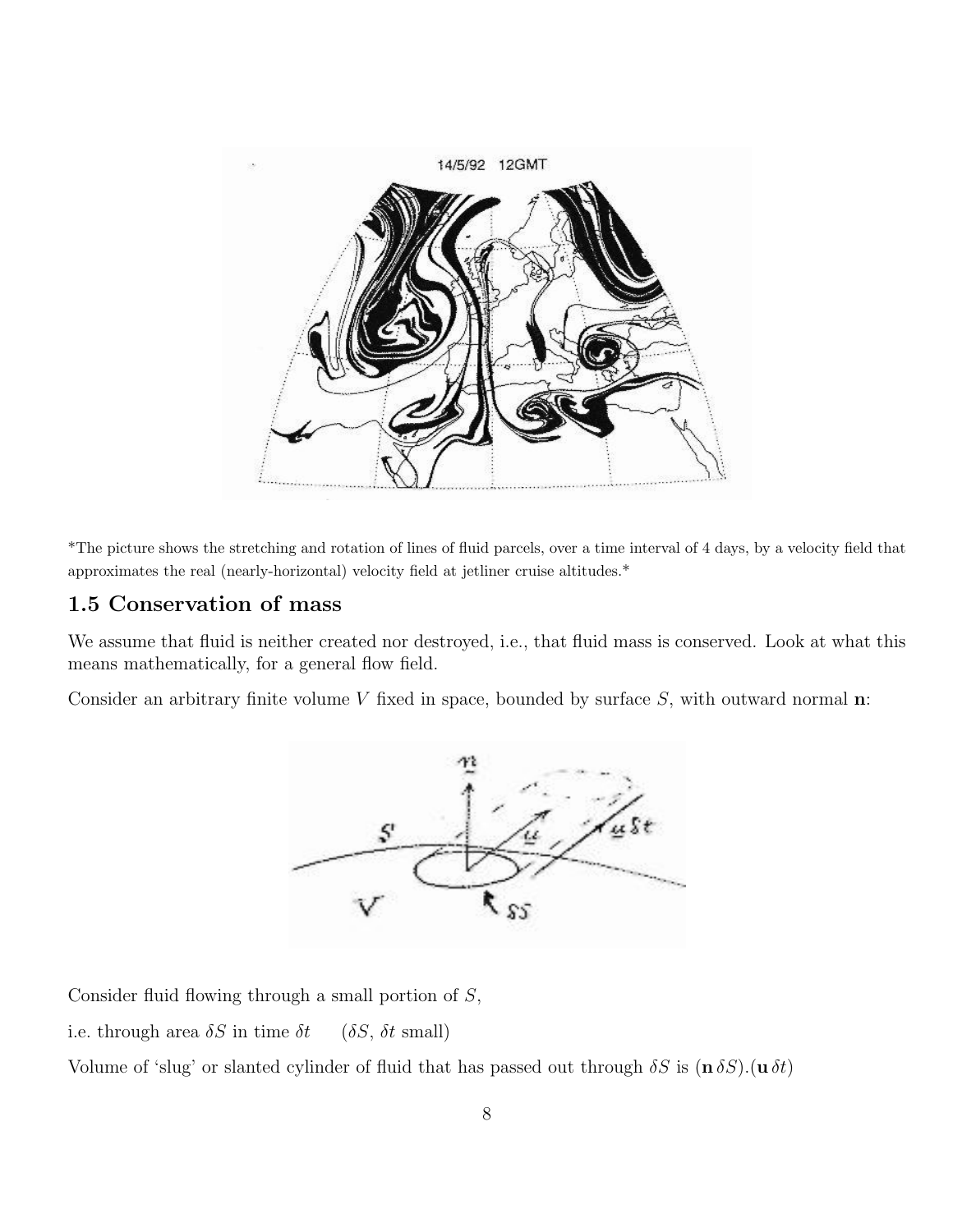mass is  $\rho(\mathbf{u}.\mathbf{n})\delta S \delta t$ ; mass/unit time is  $\rho(\mathbf{u}.\mathbf{n})\delta S$ .

Now integrate over whole surface  $S$ , and express the fact that the only way mass can get in or out is to cross the surface S. Mass flows out of V (through  $S$ ) at rate

$$
\int_{S}\rho(\mathbf{u}.\mathbf{n})dS ;
$$

this must be equal to the rate of change of the total mass occupying  $V$ ,  $\int_V \rho dV$ , implying that

$$
\frac{d}{dt} \int_V \rho dV = - \int_S \rho(\mathbf{u}.\mathbf{n}) dS.
$$

Now the volume  $V$  is fixed in space, so

∂ρ  $\frac{\partial P}{\partial t} dV$ .

Use divergence theorem:  $% \mathcal{H}$ 

Equation holds for arbitrary 
$$
V
$$
, hence, assuming that integrands are continuous functions,

 $\nabla$ .( $\rho$ **u**)  $dV$ .

Z V

$$
\frac{\partial \rho}{\partial t} + \nabla \cdot (\rho \mathbf{u}) = 0 , \qquad (1)
$$

the (local) equation expressing mass conservation. This is one case of a situation repeatedly encountered in theoretical physics, when dealing with an additive quantity described by a continuous field (mass in this case — but it could equally well be energy, momentum, chemical substance, etc.). If the additive quantity (the 'stuff', if you like) is conserved in any finite volume  $V$ , in the above sense (i.e., if the total amount of stuff within  $V$  can change only because stuff gets in or out across the boundary  $V$ ), then one always has a local conservation equation of the form  $\frac{\partial}{\partial t}$  +  $\nabla$ .{ } = 0, i.e., a four-dimensional divergence vanishes, derivable an analysis like the above. We call  $($ ) the density (amount of stuff per unit volume), and  $\{$  } the flux (amount of stuff crossing unit surface area per unit time).

In the present case (mass conservation), we have  $\nabla$ .( $\rho$ **u**) = **u**. $\nabla \rho + \rho \nabla \cdot \mathbf{u}$ , and so equation (1) above can be rewritten as

$$
\frac{D\rho}{Dt} + \rho \nabla \cdot \mathbf{u} = 0 \tag{2}
$$

### 1.6 Incompressibility

From here on, in this course, we restrict attention to fluid behaviour for which  $\rho$  can be taken to be constant. Consider for convenience the second,  $D/Dt$  form of the mass conservation equation just derived.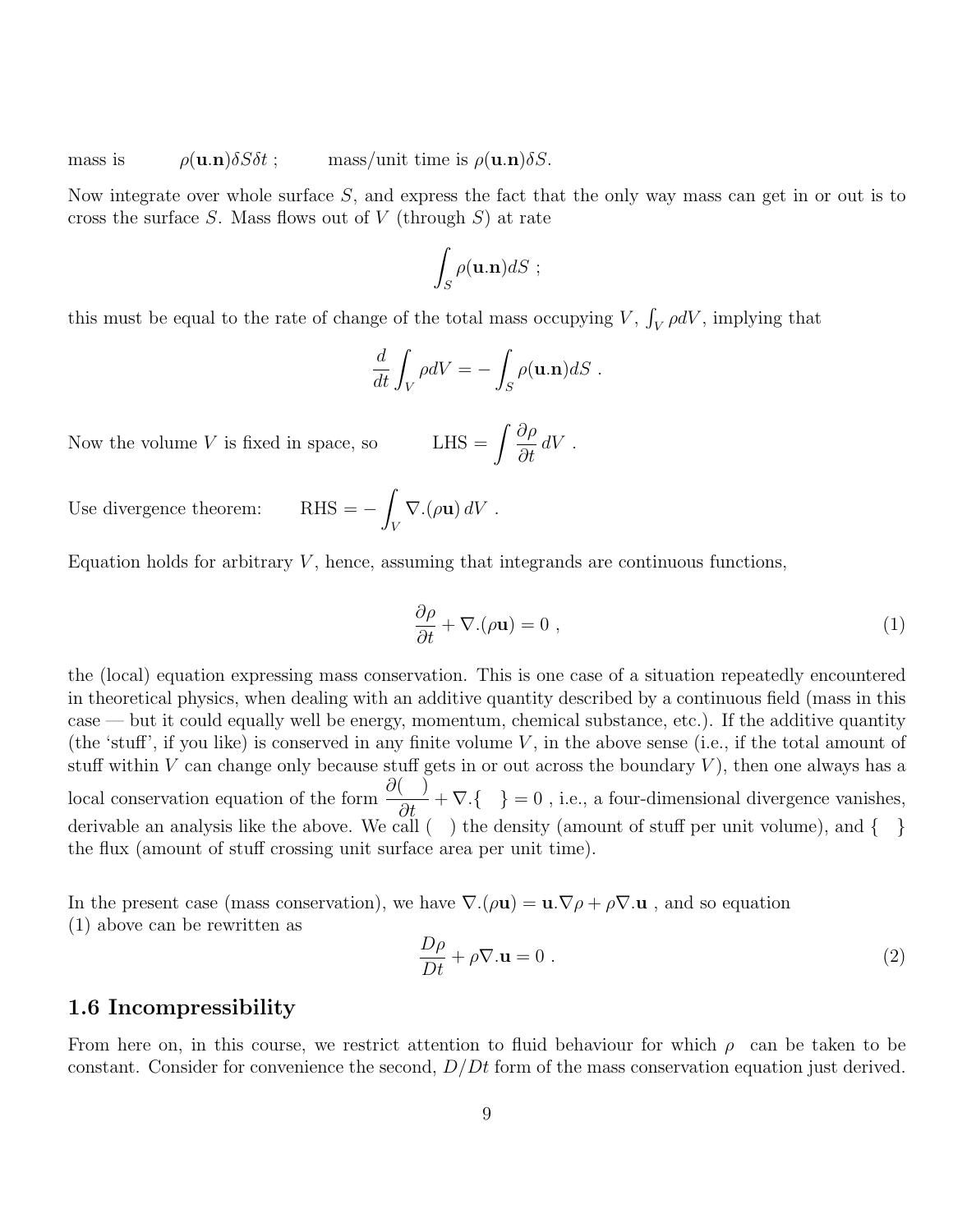With  $\rho$  constant we have  $D\rho/Dt = 0$  trivially, therefore

$$
\nabla \mathbf{u} = 0 \tag{3}
$$

The velocity field is nondivergent, i.e. solenoidal. This expresses mass conservation for incompressible flow.

\*Notice that the assumption of constant  $\rho$  excludes sound waves: the assumption can be shown to be consistent when fluid velocities  $|u| \ll$  sound speed, 340 m s<sup>-1</sup> in air at 1 bar and 15°C;  $\sim 1500$  m s<sup>-1</sup> in water. Constant  $\rho$  also implies that we are excluding density-driven flows such as thermal convection.\*

### 1.7 Boundary condition at an impermeable boundary

We continue to assume that fluid is neither created nor destroyed, and restrict attention to the case of an impermeable boundary: no fluid can get across it (nor be absorbed nor expelled from it). We assume that the fluid stays in contact with boundary. If the boundary is stationary, then impermeability  $\Rightarrow$  **u.n** = 0, where **n** is normal to the boundary. If the boundary is moving, then one can derive the relevant boundary condition as follows.

Consider what happens near a fixed point x that coincides with some point on the boundary at a particular instant t. Let **n** be the outward normal at **x**. Suppose first that the boundary is outward-moving at **x**, with velocity **U**, so that **U**.  $n > 0$ :



Consider the motion, between time t and time  $t+\delta t$ , of a small area element  $\delta A$  on the boundary, initially a neighbourhood of the point **x**. In much the same way as before,  $\delta A$  sweeps out a 'slug' or slanted cylinder with volume  $(\mathbf{U}\delta t)$ . (n $\delta A$ ) as the boundary moves. At time  $t+\delta t$  this volume is filled with fluid of density  $\rho$ , and this fluid has mass  $\rho(\mathbf{U}\delta t) \cdot (\mathbf{n}\delta A) = \rho \delta A \delta t \mathbf{U} \cdot \mathbf{n}$ .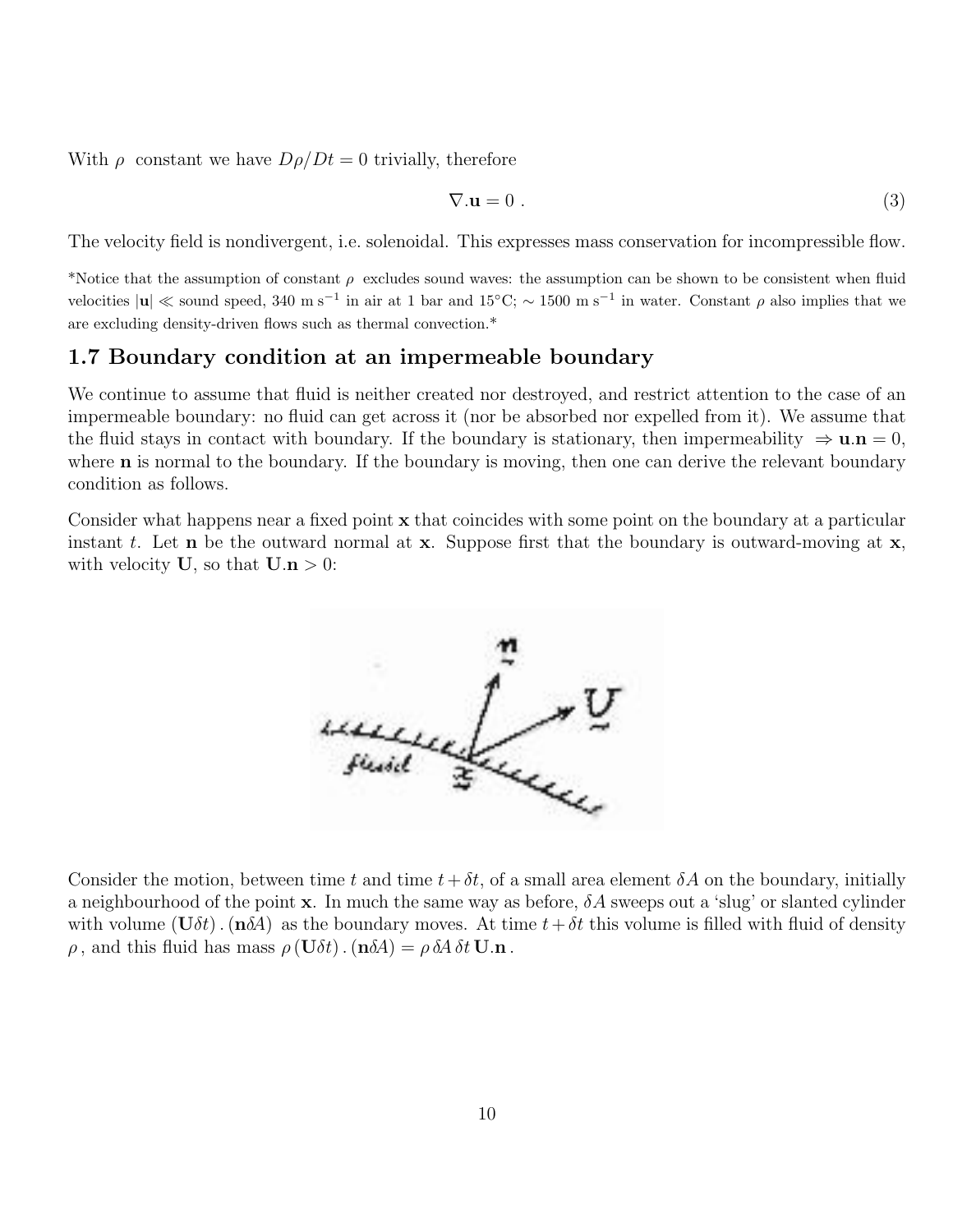

In the notation of the diagram,  $S_1$  is fixed in space and coincides with the area  $\delta A$  as it was at time t. The amount of mass that has crossed  $S_1$  is  $\rho \, \delta \! A \, \delta t \, \mathbf{u} \cdot \mathbf{n}$ , where  $\mathbf{u}(\mathbf{x}, t)$  is the fluid velocity field as before.

Therefore

$$
\rho \,\delta\!A \,\delta t \,\mathbf{U}.\mathbf{n} = \rho \,\delta\!A \,\delta t \,\mathbf{u}.\mathbf{n} + M_3 \ , (*)
$$

where  $M_3$  is the mass that has entered through the side  $S_3$ .  $M_3$  need not be zero, because u need not be parallel to U. But  $M_3$  becomes relatively negligible if we take the limit  $\delta A \to 0$ ,  $\delta t \to 0$ with  $\delta t/(\delta A)^{1/2} \to 0$ , holding everything else constant including U. Then the length of the side  $S_3$ ,  $|U|\delta t$ , multiplied by the circumference of  $S_1$  or  $S_2$ , which  $\propto (\delta A)^{1/2}$ , gives the area of  $S_3$ , showing that the maximum area of  $S_3$  (attained at time  $t + \delta t$ ) is  $O\{\delta t (\delta A)^{1/2}\}\$ as  $\delta A \to 0$ ,  $\delta t \to 0$ , so that

$$
M_3 \le \rho \times (\text{max. area of } S_3) \times |\mathbf{u}| \delta t = O\{\delta t^2 (\delta A)^{1/2}\}\
$$

as  $\delta A \rightarrow 0$ ,  $\delta t \rightarrow 0$ , which becomes negligible relative to the LHS of (\*) because

$$
\frac{\delta t^2 (\delta A)^{1/2}}{\delta A \delta t} = \frac{\delta t}{(\delta A)^{1/2}} \rightarrow 0
$$

in the specified limit. Hence (\*) implies that  $(\rho \delta A \delta t \mathbf{U}.\mathbf{n})/(\rho \delta A \delta t \mathbf{u}.\mathbf{n}) \rightarrow 1$  in the limit, and therefore that

#### $u.n = U.n$ .

In other words, the normal component of velocity relative to the boundary, i.e. the normal component of  $\mathbf{u} - \mathbf{U}$ , is zero.

When  $\mathbf{U} \cdot \mathbf{n} < 0$  at  $\mathbf{x}$ , essentially the same derivation applies, including the above diagram, if we take  $\delta t < 0$ .

\*The above would need modification, of course, when the boundary is not impermeable, i.e. when there is mass flux across fluid boundary for some reason, e.g. due to evaporation of water at its free surface.<sup>\*</sup>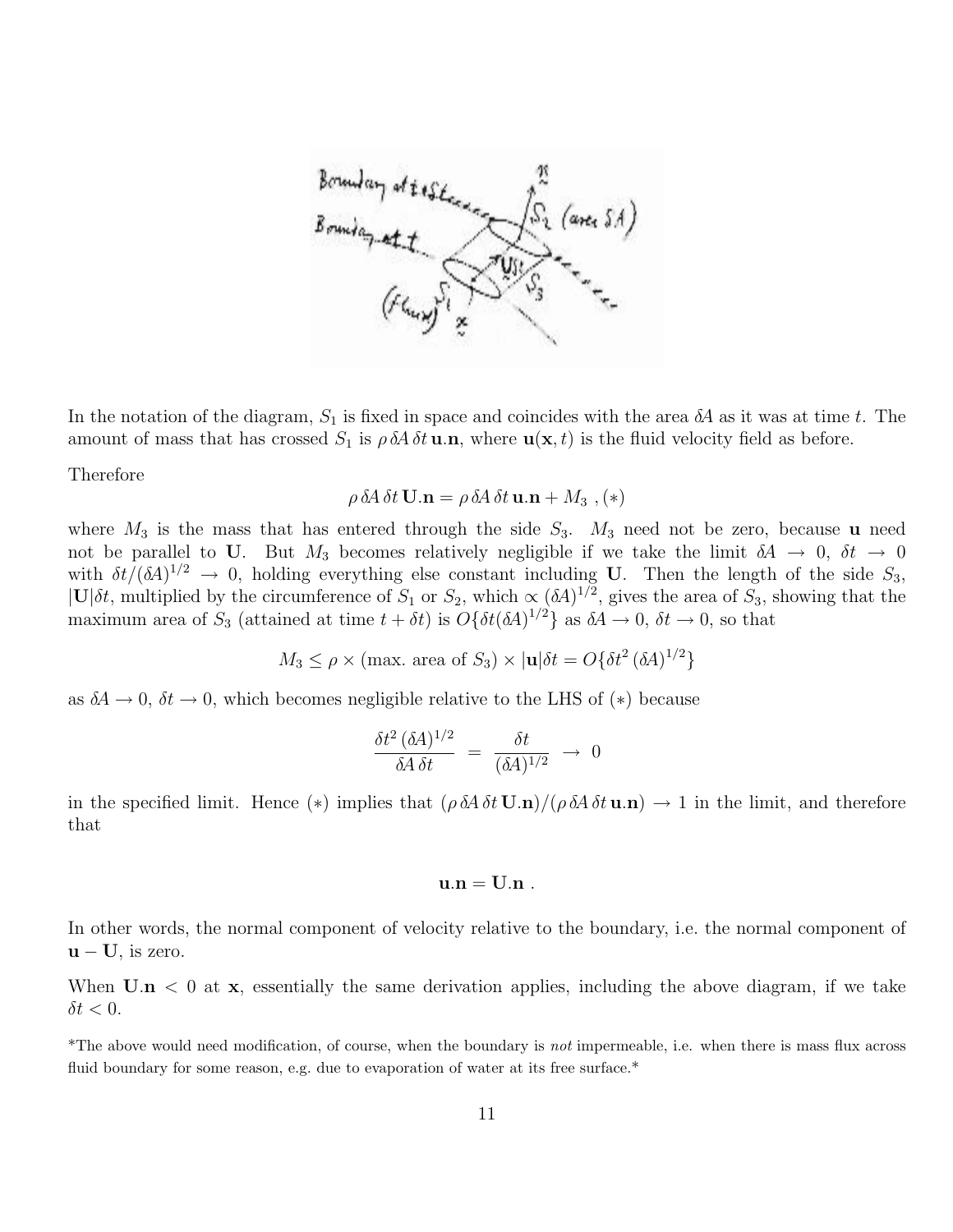*Remark:* The set of points that mark the boundary (each point moving with an appropriate velocity  $U$ ) can be replaced by another set of points moving with velocities  $U + U_{tang}$  for any  $U_{tang} \perp n$ . This evidently makes no difference to U.n.

Application to free surface: (relevant to wave theory later in the course):

Let the shape of the surface be  $z = \zeta(x, y, t)$  (well behaved if the slope of the surface stays finite; this applies e.g. to waves that are not breaking).



To apply the condition  $\mathbf{U}.\mathbf{n} = \mathbf{u}.\mathbf{n}$ , we need to find **n** and **U** in terms of the function  $\zeta(x, y, t)$ .

Recall that the normal to a surface  $\phi(\mathbf{x}) = \text{constant}$  is  $\nabla \phi / |\nabla \phi|$ .

Use 
$$
\phi = z - \zeta(x, y, t) = 0
$$
; so  $\nabla \phi = \left(-\frac{\partial \zeta}{\partial x}, -\frac{\partial \zeta}{\partial y}, 1\right)$ 

In virtue of the remark about  $U_{\text{tang}}$ , we can take U to be simply  $\left(0,0,0\right)$  $\frac{\partial \zeta}{\partial t}$  , so  $\mathbf{u}.\mathbf{n} = \mathbf{U}.\mathbf{n}$  becomes

$$
\mathbf{u} \cdot \frac{\left(-\frac{\partial \zeta}{\partial x}, -\frac{\partial \zeta}{\partial y}, 1\right)}{\left(1 + \left(\frac{\partial \zeta}{\partial x}\right)^2 + \left(\frac{\partial \zeta}{\partial y}\right)^2\right)^{1/2}} = \frac{\left(0, 0, \frac{\partial \zeta}{\partial t}\right) \cdot \left(-\frac{\partial \zeta}{\partial x}, -\frac{\partial \zeta}{\partial y}, 1\right)}{\left(1 + \left(\frac{\partial \zeta}{\partial x}\right)^2 + \left(\frac{\partial \zeta}{\partial y}\right)^2\right)^{1/2}}
$$

i.e. ∂ζ  $\frac{\partial s}{\partial t} + u$ ∂ζ  $rac{\partial s}{\partial x} + v$  $\frac{\partial \zeta}{\partial y} - w = 0$  is the appropriate boundary condition, i.e.,

$$
\frac{D}{Dt}\zeta(x,y,t) - \frac{Dz}{Dt} = 0
$$

i.e.,

$$
\frac{D}{Dt}(\zeta(x,y,t)-z)=0.
$$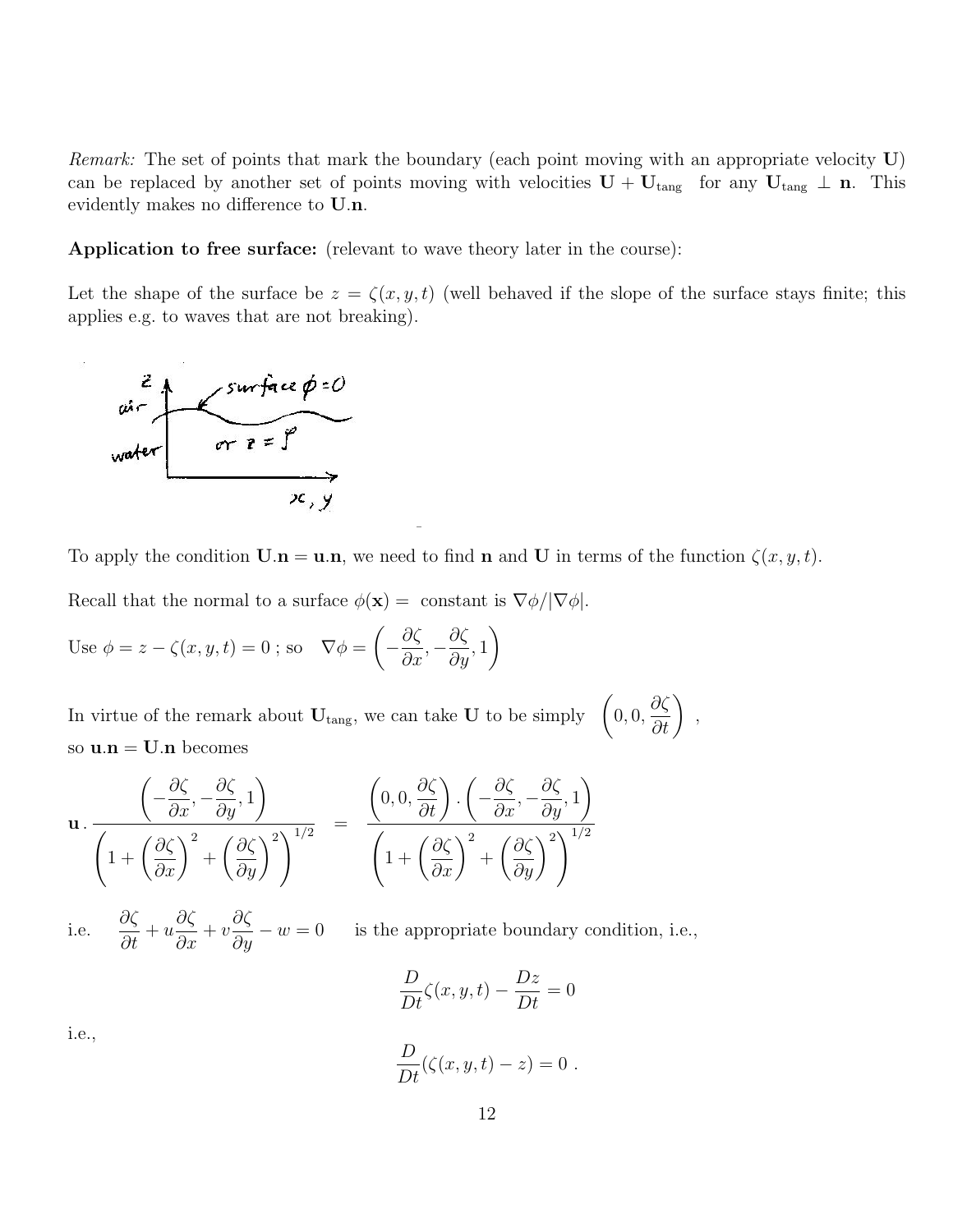So if  $\zeta(x, y, t) - z$  is zero initially, it remains zero: fluid on the surface stays on the surface.

### 1.8 Stream functions

A stream function is a useful — and frequently used — way of describing a two-dimensional  $(2-D)$  incompressible velocity field. The velocity field, when written in terms of a stream function, automatically satisfies the incompressibility constraint  $\nabla \cdot \mathbf{u} = 0$ .

For 2-D incompressible flow we have

$$
\nabla.\mathbf{u} = \frac{\partial u}{\partial x} + \frac{\partial v}{\partial y} = 0
$$

Now recall the standard result from calculus (re 'exact differentials' etc.) that

$$
\exists \psi(x, y) \text{ such that } d\psi = P(x, y) dx + Q(x, y) dy \iff \frac{\partial P}{\partial y} = \frac{\partial Q}{\partial x}.
$$

This applies with  $Q = u$  and  $P = -v$  at any given time t, because then

$$
\frac{\partial P}{\partial y} - \frac{\partial Q}{\partial x} = -\nabla \cdot \mathbf{u} = 0.
$$

In other words,

 $\exists \psi(x, y, t)$  such that  $d\psi = -v dx + u dy$  at fixed t, i.e. such that

$$
u = +\frac{\partial \psi}{\partial y}
$$
,  $v = -\frac{\partial \psi}{\partial x}$ .

(Remember what  $\partial$  means in this context: for instance  $\partial \psi/\partial x$  means, by definition, the rate of change of  $\psi$  as x varies, with y and t both held fixed.)

Conversely, such a velocity field always satisfies  $\nabla \mathbf{u} = 0$ , as follows from the equality of mixed partials,  $\partial^2 \psi / \partial x \partial y = \partial^2 \psi / \partial y \partial x$ .

The function  $\psi(x, y, t)$  is called a *stream function* for the 2-D flow.

Key properties:

(1) The curves  $\psi =$  constant are tangential to **u** at each point  $(x, y)$ , i.e., they are streamlines (because  $\nabla \psi \perp \mathbf{u}$ , i.e. integral curves of the vector field **u** at fixed t;

(2)  $|\mathbf{u}| = |\nabla \psi|$ ; therefore, fluid moves *faster* where streamlines are *closer*; (3) Consider two points  $\mathbf{x}_0$  and  $x_1$  joined by some curve C on which the line element is dl. Then  $\psi(x_1) - \psi(x_0)$  can be expressed as an integral along  $C$ :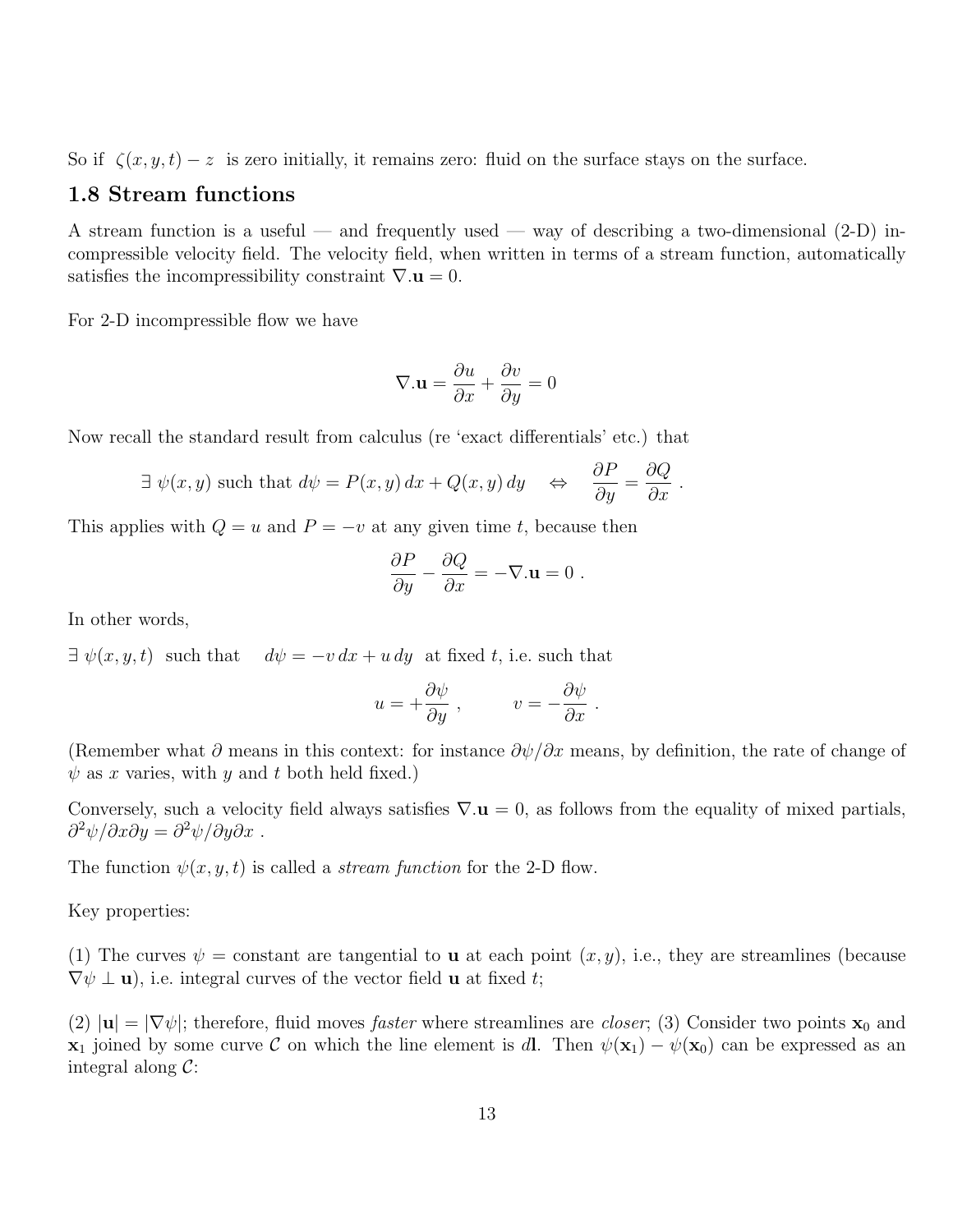

$$
\psi(\mathbf{x}_1) - \psi(\mathbf{x}_0) = \int_{\mathbf{x}_0}^{\mathbf{x}_1} d\psi = \int_{\mathbf{x}_0}^{\mathbf{x}_1} \left( \frac{\partial \psi}{dx} dx + \frac{\partial \psi}{dy} dy \right) = \int_{\mathbf{x}_0}^{\mathbf{x}_1} \nabla \psi \cdot d\mathbf{l}
$$
  
\n
$$
= \int_{\mathbf{x}_0}^{\mathbf{x}_1} (-v dx + u dy)
$$
  
\n
$$
= \int_{\mathbf{x}_0}^{\mathbf{x}_1} \mathbf{u} \cdot \mathbf{n} ds \qquad ds = |d\mathbf{l}| = d(\text{arc length}); \ \mathbf{n} ds = (dy, -dx)
$$
  
\n
$$
= (\text{volume flux across } C), \ \text{i.e. } (\text{mass flux})/\rho,
$$

reckoning fluxes per unit z-distance. Note that the right hand side, the volume flux across  $\mathcal{C}$  (per unit z-distance), is independent of which curve C you pick between any given pair of points  $x_0$  and  $x_1$ . This is immediate from  $\int d\psi$  in the first line, and again reflects mass conservation. (Draw a separate curve  $\mathcal{C}'$ between  $x_0$  and  $x_1$  and consider the mass of fluid per unit z-distance enclosed between C and C'. Or just use (3) above and the divergence theorem.)



Note that  $\mathbf{u} = -\mathbf{k} \times \nabla \psi$ , where  $\mathbf{k} = (0, 0, 1)$ , a unit vector perpendicular to the xy plane. Because  $\mathbf{u} = -\mathbf{k} \times \nabla \psi$  is a vector equation, we can immediately deduce the relation between  $\psi$  and components of **u** in other coordinate systems. E.g., in 2-D polar coordinates  $(r, \theta)$ :